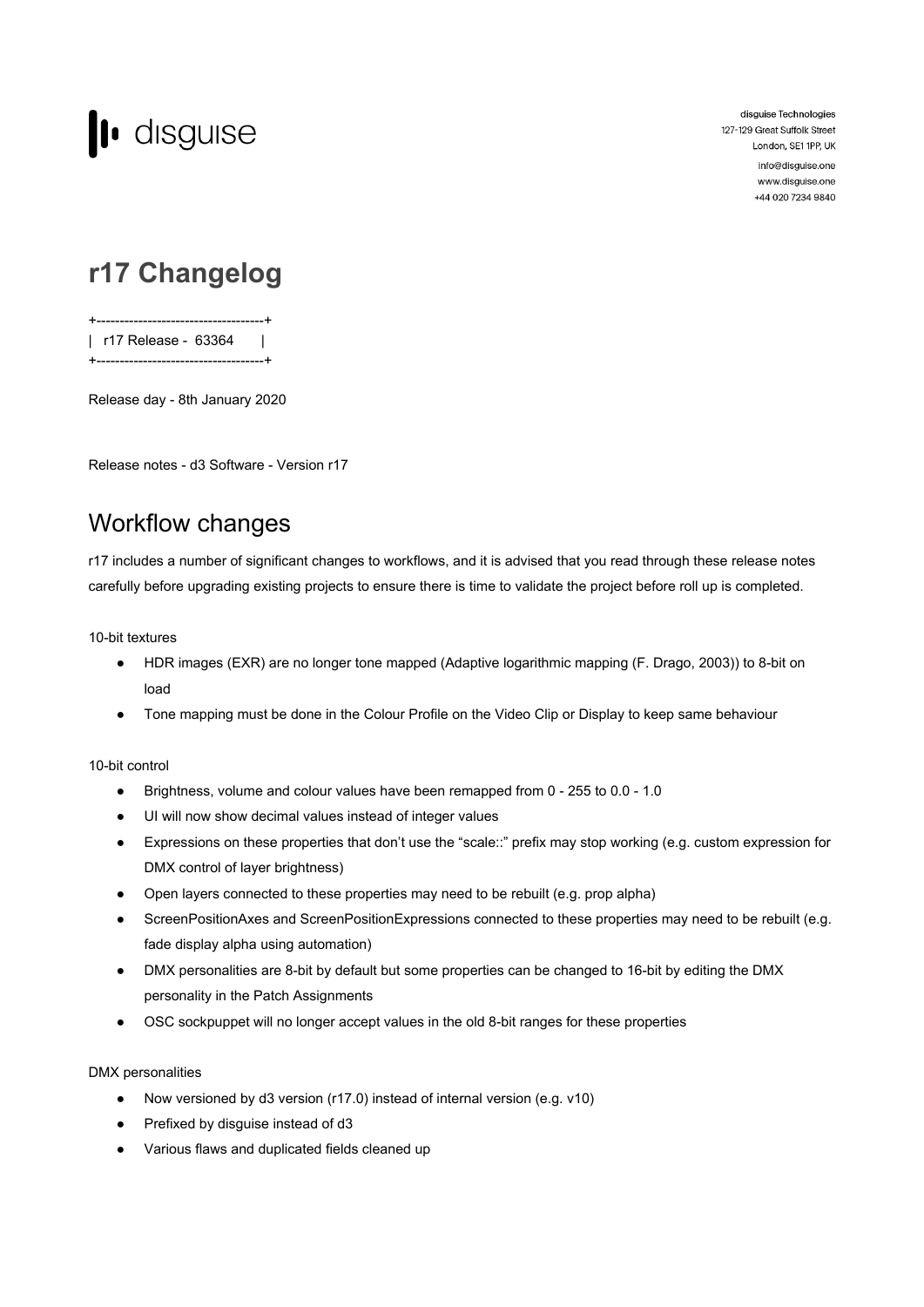# lo disguise

disguise Technologies 127-129 Great Suffolk Street London, SE1 1PP, UK info@disguise.one

www.disguise.one +44 020 7234 9840

### New Features

- [DSOF-7051] Precomp workflow
- [DSOF-9061] Support for Newtek NDI protocol as video input source
- [DSOF-10942] 10-bit texture support
- [DSOF-11162] 10-bit improvements to data handling
- [DSOF-6192] 3D Manipulators for stage objects
- [DSOF-7803] SockPuppet: 'layer source' for effect modules which receive arrow sources
- [DSOF-8752] 3D Masking and feathering
- [DSOF-10482] Export current frame of live video input
- [DSOF-10706] Ability to internally lock all output heads
- [DSOF-10823] Booleans options appear as tick boxes in the UI
- [DSOF-11103] Version Number is now displayed when keyframing in Video Layer
- [DSOF-11131] Add projector visibility property to the Projector List
- [DSOF-11153] 10-bit stage/feed movies
- [DSOF-11761] Add support for animated Alembic files
- [DSOF-11930] List view for media assets
- [DSOF-11134] DMXMachineControl device
- [DSOF-11140] MDC layer
- [DSOF-11141] OSCMachineControl device
- [DSOF-11142] OSCTester
- [DSOF-11143] Tennis layer
- [DSOF-11144] PureLinkMatrix layer
- [DSOF-11146] TransportControl layer
- [DSOF-11147] VideoTrigger layer

### Improvements

- [DSOF-1866] Added ability to Lock layers
- [DSOF-3533] SockPuppet personality versions now follow d3 software version numbers
- [DSOF-6411] Added ability to export internal textures.
- [DSOF-7873] Added 'mouseOrbitInvertY'option switch for inverting Y mouse movement when orbiting.
- [DSOF-10341] Move Advanced Machine Settings to Settings menu
- [DSOF-10867] Added 'disableUITransparency' option switch to disable blurred background of widgets for performance improvement
- [DSOF-10919] 10-bit camera export
- [DSOF-10968] Improved performance when adjusting mappings by caching compiled shaders
- [DSOF-11014] Improved feedback when resources are unable to be deleted from trash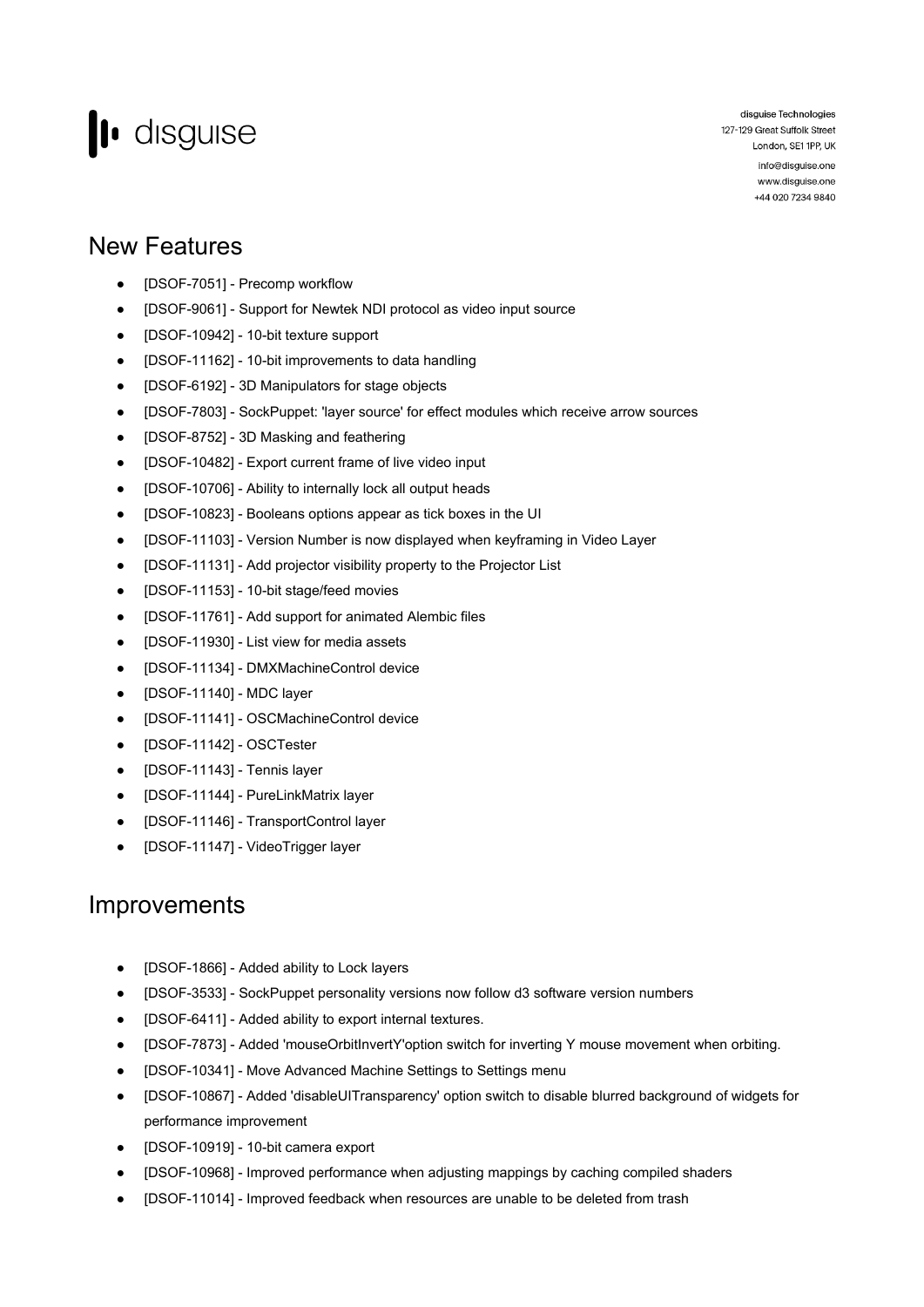

- [DSOF-11104] Improved feedback when there is an invalid format for a DMXTableScreen Table
- [DSOF-11105] Notification added when a Table resizes to 0kb
- [DSOF-11129] Added ability to select a source texture on effect-style layers (previously arrows were assumed)
- [DSOF-11182] Added an alert about potentially breaking changes when rolling up from older versions
- [DSOF-11186] Add the ability for integer fields to be draggable sliders in the UI
- [DSOF-11191] GUI: Added [Inactive] to previews in layer editor when a layer is not active
- [DSOF-11438] Added VFC firmware version in the UI
- [DSOF-11447] d3machine test should print 'usage' text when running with unknown command
- [DSOF-11633] Query min and max warp grid size from projectors
- [DSOF-11646] Added OSC play mode strings as the Output Messages
- [DSOF-11678] OmniCal: AlignmentPoints now have default labels
- [DSOF-11736] Import Projector: Support new MappingMatter CSV headers
- [DSOF-11776] VideoClips can now be edited in a list view
- [DSOF-11837] Increased the default HSV palette image size to 1024x1024
- [DSOF-11924] OmniCalprojector list is now vertical and scrollable
- [DSOF-12026] Reduced VRAM usage of blurred widgets
- [DSOF-12027] Reduced VRAM usage of thumbnails/previews
- [DSOF-12034] Videos in the missing box are now selectable in other boxes.
- [DSOF-12035] Resources now have automatically-defined boxes for different resource types.
- [DSOF-12036] Performance improvements with high quantities of projectors/cameras in stage
- [DSOF-12219] SockPuppet control for Notch texture inputs
- [DSOF-12358] Improved Notch module control from DMX SockPuppet
- [DSOF-12571] Retire Lena
- [DSOF-12585] Disable NDI in Notch blocks, since NDI is now supported natively in d3

### Bugs

- [DSOF-591] Arrows overlapped making it unclear where the origin is
- [DSOF-9871] Track Jump module set to Stop mode could cause unpredictable behaviour
- [DSOF-9999] Setting timecode readout size to greater than 200 caused an error
- [DSOF-10065] Interlaced sync would fail because frame errors were detected
- [DSOF-10089] List Editor sometimes displayed the wrong title in the header
- [DSOF-10108] Interlaced sync would fail on slave machines when d3service failed to enter fullscreen mode
- [DSOF-10180] Pasting modules near the end of the track caused the module to past the end of the track
- [DSOF-10227] Audio modules could lose sync if playback commenced (or resumed) partway through an audio track
- [DSOF-10323] Video in 5 to 16 would get lost forever after sending them to the trash until project restart
- [DSOF-10329] DMX Output/Input monitor displayed a "collapsible" icon for no reason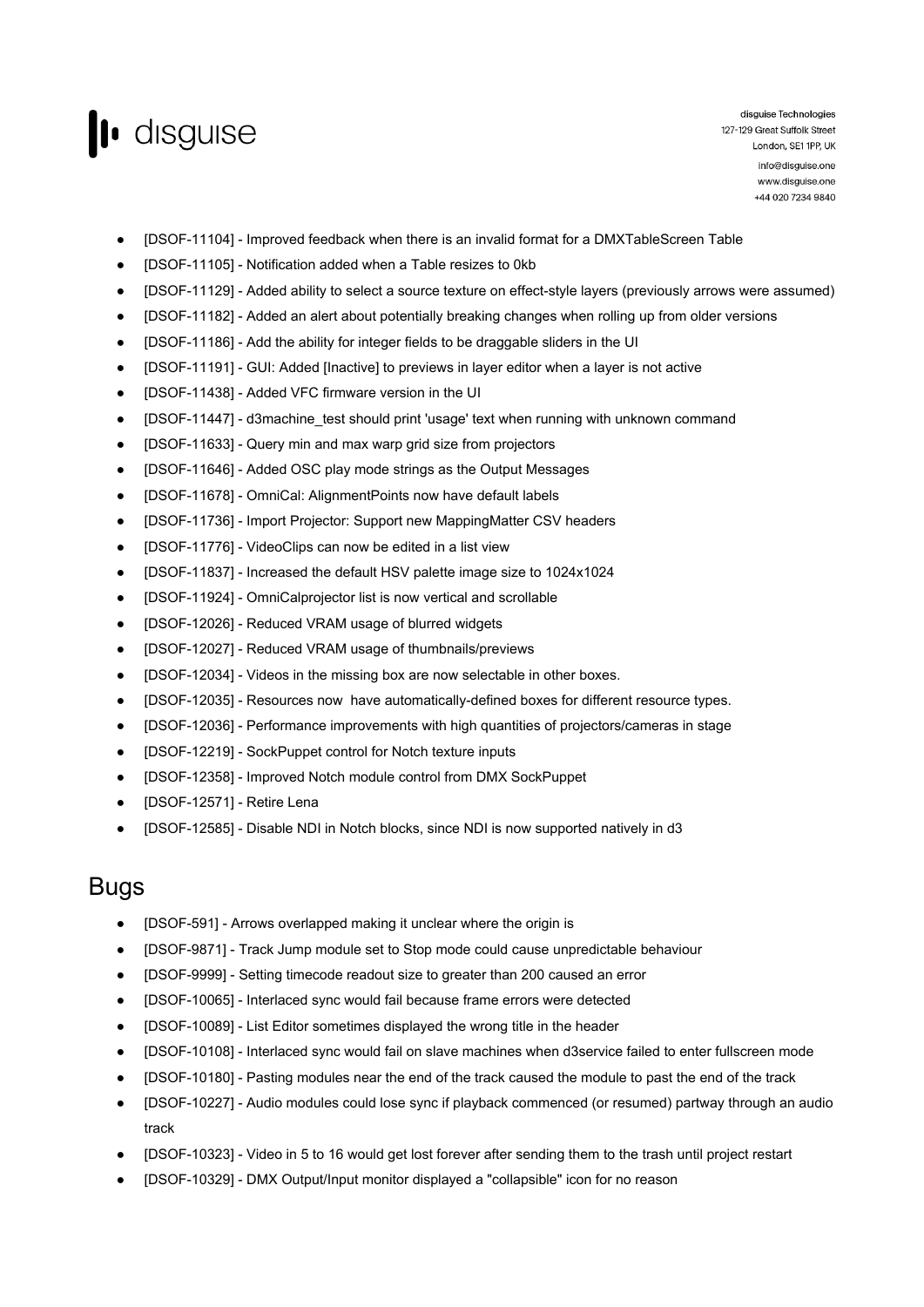

- [DSOF-10406] Applying feed settings to another machine remotely via the feed view caused the local machine to briefly lose fullscreen
- [DSOF-10450] Output set as timing server with timing source set to internal had a grey genlock indicator in feed view on AMD systems
- [DSOF-10486] 'Input Size' renders only one pixel of textures:
- [DSOF-10499] Large audio files could cause the audio layer to hang
- [DSOF-10500] Various audio Layers playing back at the same time will go out of sync
- [DSOF-10501] FPS dropped when using DMX screen with 10 bit enabled on Windows 10 machine
- [DSOF-10678] 'blob\_storage' folder appeared erroneously in d3 Projects folder
- [DSOF-10820] LUT files did not reload when replaced while d3 was running
- [DSOF-10920] Bitmap/DxTexture: all images in objects/DxTexture were 8-bit only
- [DSOF-10953] Duplicating open layer when linked to Mesh of surface would stop rendering the keyframe timeline
- [DSOF-10981] Audio would not start again when encountering new keyframe of the same audio track
- [DSOF-10991] 10-bit content could cause an error while creating thumbnails
- [DSOF-11012] Notch: Occasional 'negative time' message when playing into a layer
- [DSOF-11056] Performance issue when using automation to move screens in feed view
- [DSOF-11074] Audio Module in Normal mode with Paused at Endpoint after endpoint is reached would restart if playhead jumped back in the track.
- [DSOF-11154] Undo (CTRL + Z) multiple time could result in an access violation
- [DSOF-11156] DMX screens/lights could output invalid values
- [DSOF-11205] OSC: fix broken subscribe usage
- [DSOF-11213] d3 fails to load large audio file
- [DSOF-11214] Stall when jumping out of audio layers causing them to become inactive
- [DSOF-11226] Problems sending MIDI note of value 0
- [DSOF-11237] Small fix for Teal coloured LEDs on DP VFC cards
- [DSOF-11255] Quantiser: volume field is no longer a slider
- [DSOF-11258] Missing Media list is not updated after deleting the layer which references it.
- [DSOF-11269] CITP: Choosing PNG thumbnails created JPEG thumbnails
- [DSOF-11272] Regression: Setting speed to 0 on video layer did not freeze live video inputs
- [DSOF-11279] SockPuppet: type object 'SockPuppetVideoModule' had no attribute 'tint'
- [DSOF-11287] MatrixControlModule: DMX personality improvements
- [DSOF-11289] DmxPersonalityMap: ignoring palette/xCol/yCol does not prevent creation of tint/colour property
- [DSOF-11309] Layer: displayed module type is the raw type, not the display type
- [DSOF-11313] Error when scrubbing in audio layer while playing and in locked mode
- [DSOF-11314] Sync card error status could prevent d3 from starting
- [DSOF-11319] SockPuppet: cannot view/select personality versions of renamed modules (eg. LegacyVideo)
- [DSOF-11325] Duplicate clips in the same video layer will not restart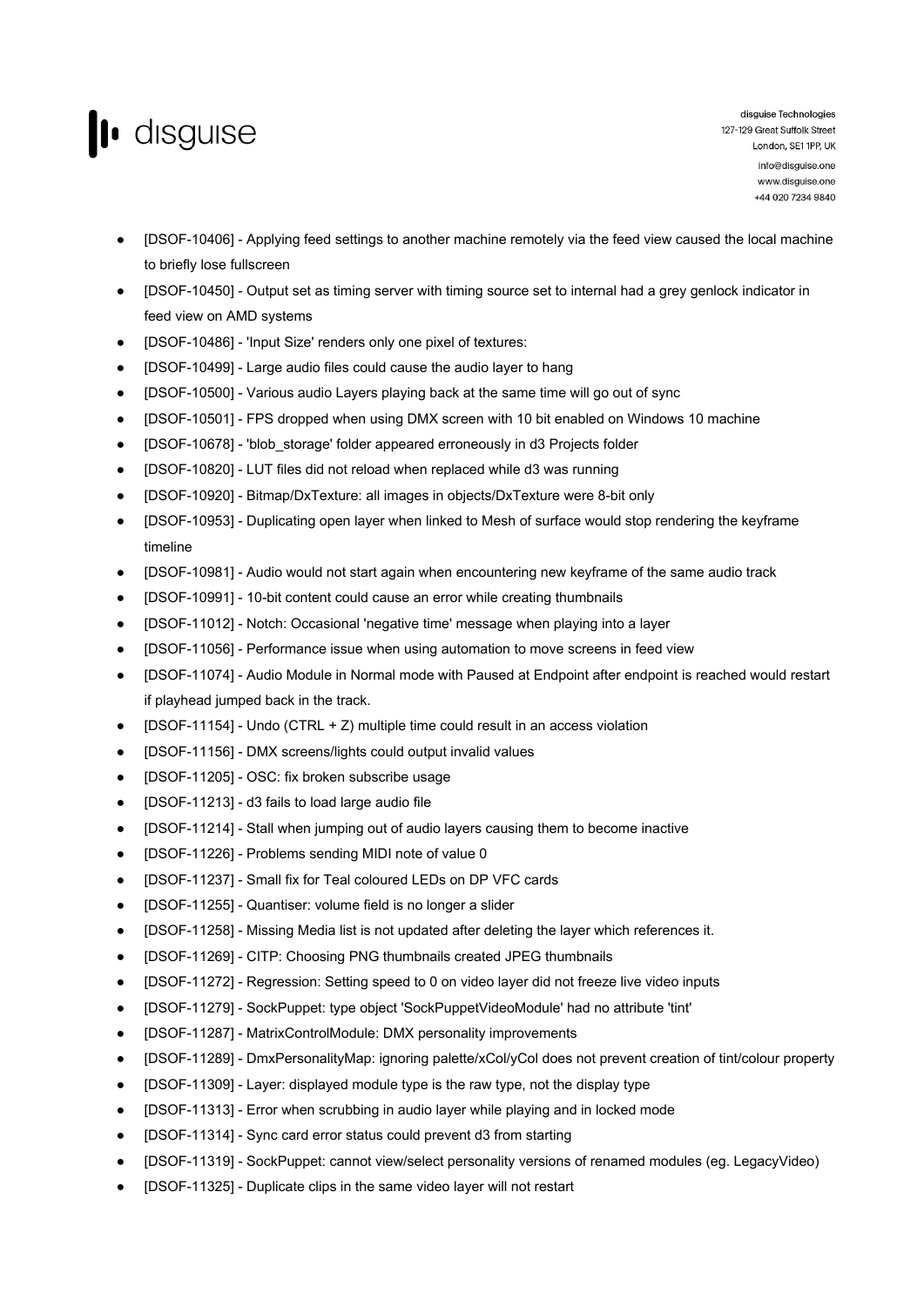

- [DSOF-11361] StatisticMetrics: inconsistencies in handling values and mask data structures
- [DSOF-11396] Performance regression generating mipmapped masks
- [DSOF-11397] In Normal Mode + Pause, the audio will stop playing if we click along the timeline.
- [DSOF-11405] Hold at End of Section would stop playback of certain nodes in in SockpuppetNotchModule
- [DSOF-11415] Performance improvement with multi-transport and large quantities of layers.
- [DSOF-11427] Video layer and audio layer volume is not in 0 1 range
- [DSOF-11494] Notch layer image source confusion after removing source arrow
- [DSOF-11495] Notch layer image source crashed layer if using procedural textures
- [DSOF-11510] Attempting to activate adapters will attempt to activate non-AMD adapters due to incorrect vendor ID.
- [DSOF-11553] Remote Machine Monitoring had no colour
- [DSOF-11558] Prefetcher report had incorrect value
- [DSOF-11561] Audio shorter than quantised track produces errors/stops track audio playback. Brown bar and broken waveform at loop
- [DSOF-11593] Camera fades to black when ux-fading from location with no layers
- [DSOF-11594] Modifying the resolution of a feed head did not render the correct resolution feed movie
- [DSOF-11606] Indirection keyframes were sometimes erased as "corrupt" on startup
- [DSOF-11607] Texture thumbnails had regressed
- [DSOF-11608] ModuleVersionUpgradeMap broke layers using Indirections
- [DSOF-11609] Projector Preset editor is truncated when it contains no projectors
- [DSOF-11611] Video layer didn't refresh after being OSC patched
- [DSOF-11614] List editor GUI doesn't update when a parameter is moved to trash
- [DSOF-11639] Access violations were shown when changing module from SockPuppetVideoModule to VariableVideoModule
- [DSOF-11641] OmniCal: Mesh Deform doesn't always get sent to other machines
- [DSOF-11645] OSC Sockpuppet is 16bit unsigned integer
- [DSOF-11652] Frame stats incorrectly showed queued time as after the present time
- [DSOF-11661] Highlighting multiple rows in a list editor and adjusting a value, creates offset in selected value box to others
- [DSOF-11704] Replace clip with video in using shortcut ctrl + 1234 work only on Master
- [DSOF-11712] Access violation when trying to change resolution of media via the video layer
- [DSOF-11714] Projector assignment stretches UV's beyond boundaries of surface while direct-mapped
- [DSOF-11718] Rename DMXcontrol layer to DMXLightsControl
- [DSOF-11744] Performance drop comparing perspective mapped vs spatial mapped content
- [DSOF-11765] Endless invalid DMXProperty type notification when attempting to repatch all patches in personality versions...
- [DSOF-11778] Access violation when trying to undo (Ctrl+Z) a deleted layer
- [DSOF-11841] Gradients generated by gradient module were always 8-bit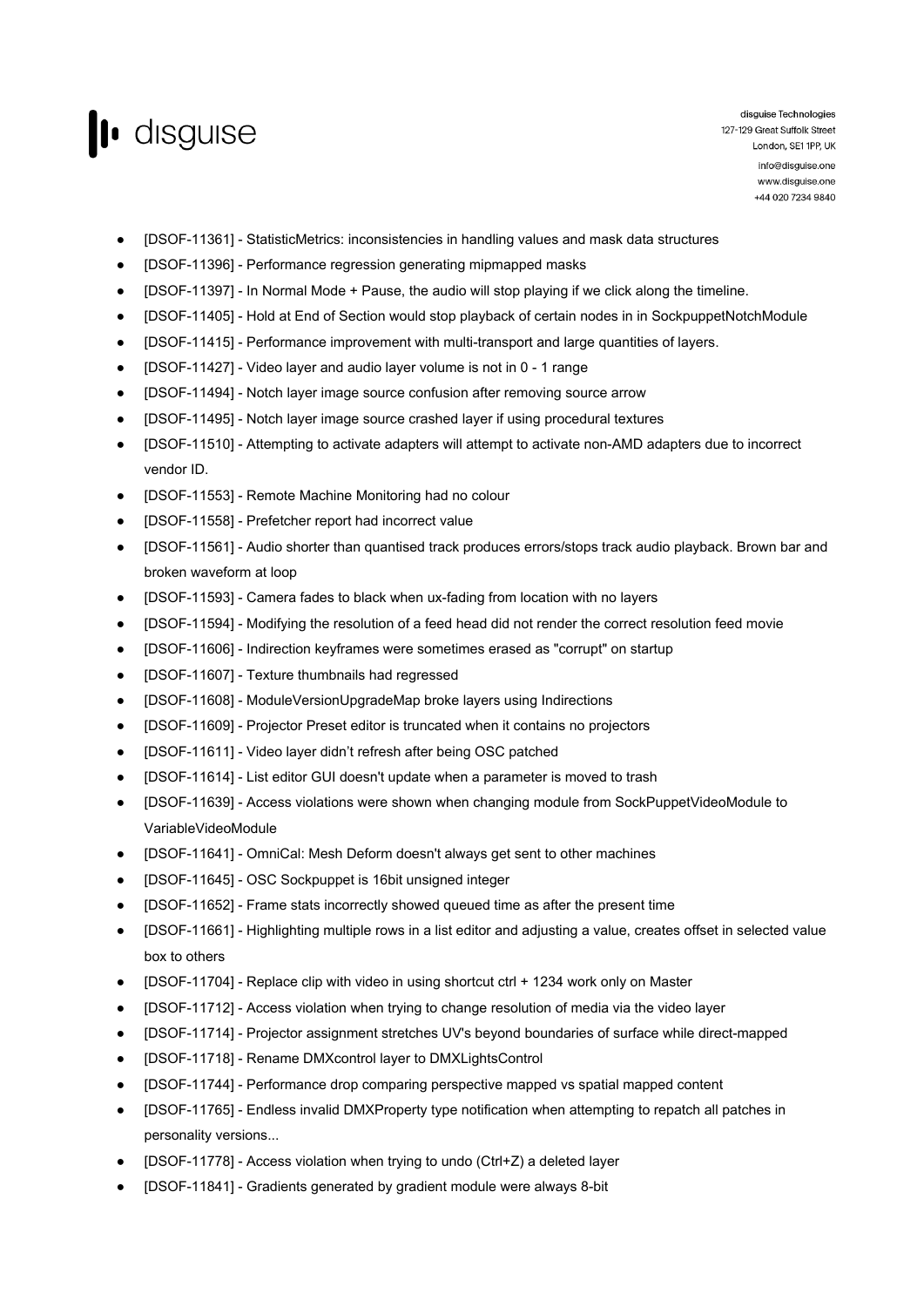

- [DSOF-11850] Layers with arrows could occasionally flash previous content on first frame
- [DSOF-11855] File handles can leak from a texture when an exception is thrown
- [DSOF-11861] Using generated texture as pixel mask in 10-bit mode causes GUI to strobe
- [DSOF-11876] OmniCal: access violation loading images in View Calibration and alignment UI
- [DSOF-11881] Attempting to modify DMX Personality of DMX transport patch via Patch Assignments resulted in an error
- [DSOF-11932] d3service failed to start if running headless on gx2c
- [DSOF-11939] Access violation when setting a precomp as a pixel mask
- [DSOF-11941] UXFading to/from a section of the timeline containing a blur layer causes the GUI to flash black for 1 or 2 frames
- [DSOF-11955] Regression: Access violation when opening and closing the properties of a video layer
- [DSOF-11978] compose: cannot receive precomps as sources
- [DSOF-12006] Impossible to close layer creation list with esc key
- [DSOF-12009] Continuous Access violation after deleting a video layer with a missing media
- [DSOF-12049] Shortening layers could cause on-screen menus to display wrongly
- [DSOF-12051] OmniCal: Out of memory errors during simulated captures with a large number of cameras and projectors
- [DSOF-12065] Snapping behavior when rotating projectors
- [DSOF-12089] MOV format: parsing header writes outside of struct's member variable sizes
- [DSOF-12099] QuickCal: LineUp button never flashed, even if LineUp mode selected
- [DSOF-12105] Fall back to 8-bit EDID emulation if 10-bit is not supported by the machine type
- [DSOF-12106] Added a check if VFC backplane is present on vx 4
- [DSOF-12119] ObjectView: empty type boxes appear when resource is filtered out
- [DSOF-12120] ObjectView: new objects can be created that bypass type filter
- [DSOF-12121] Notch: Video clip parameters weren't shown in editor when patched to SockPuppet
- [DSOF-12123] Notch: Licence popup was unreadable at certain font sizes
- [DSOF-12125] Ungrouped layers did not update the track when edited through the layerView.
- [DSOF-12138] Invalid data was sometimes written to OLED on 4x4, 2x4, gx2c, gx2
- [DSOF-12150] ObjectView: empty directory boxes appear when resource is filtered out
- [DSOF-12153] Assigning sub-folders into bank editor caused problems
- [DSOF-12156] MatrixRoutingModule: routes were not resent when re-entering layer
- [DSOF-12161] DmxMachineControl Restart and Shutdown range has an overlap
- [DSOF-12162] DmxMachineControl shuts down project but not machine when shutdown command is enabled
- [DSOF-12163] Out of range error on MediaManager Start
- [DSOF-12164] Access violation when deleting a layer with missing media while missing media list is open
- [DSOF-12167] ProjectorConfig: incorrect vmap load causes r17 project corruption
- [DSOF-12168] Deleting first brightness keyframe of a layer caused the GUI to render incorrectly
- [DSOF-12169] Changing blend mode of LUT layer to MASK caused an Access Violation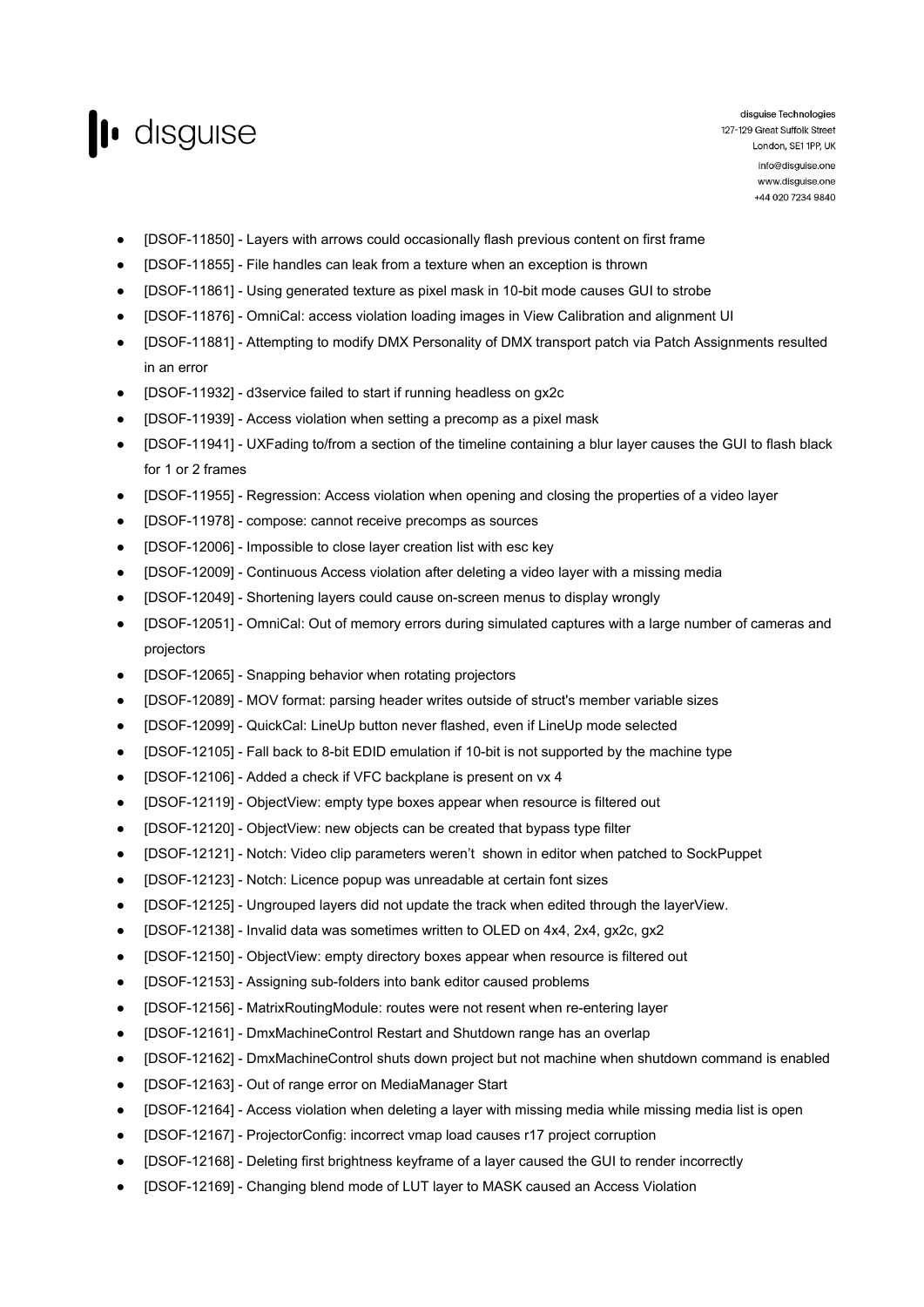

- [DSOF-12201] Projectors could be added as projector mask objects
- [DSOF-12203] Population masks used by mask objects were ignored
- [DSOF-12204] Long lists of properties in personality editor cause window to become too large, cause selection offsets
- [DSOF-12206] When an object is removed from the stage it should be removed from the selection list. This does not happen after you switch stages.
- [DSOF-12222] Access violation on startup/bad file for projectors in hierarchies
- [DSOF-12223] ObjectView: center aligned thumbnails are no longer center aligned
- [DSOF-12229] d3 state bar wrapped if any name is long
- [DSOF-12230] Keyboard and mouse bindings for camera navigation are global
- [DSOF-12231] Clicking on 'New (x):' text in object view didn't transfer focus to input text box
- [DSOF-12233] Video layer On video layer keyframe show the version which is enabled by the user
- [DSOF-12237] Camera Look-At Position was rendered in world space instead of in parent space.
- [DSOF-12238] Wireframe for geometric mappings is not visible while editing mapping
- [DSOF-12242] LZW TIFF image sequences were not handled properly
- [DSOF-12244] Camera view could take overVisualiser camera controls
- [DSOF-12245] Performance reduction while resizing modules
- [DSOF-12250] Upgrading a project could cause Brightness and Colour Shift to upgrade incorrectly
- [DSOF-12251] List view was not resizeable
- [DSOF-12256] [Project Specific] legacy video module: [colour x,y, brightness, audio volume, output, keying] values can no longer be sequenced after upgrading project
- [DSOF-12257] Notch layers (with specific textures assigned/traits) cause exit to stall for a minute
- [DSOF-12259] Camera location bindings are no longer global
- [DSOF-12260] ObjectView: widget is the wrong size on first start
- [DSOF-12261] Default projection surface had an alpha value of 0.39215
- [DSOF-12265] Error when clicking Personality Versions for Dmx Patch created by EventTransportDmx
- [DSOF-12266] DmxPersonality list editor does not update when underlying personality changes
- [DSOF-12269] d3labs: Access violation when changing type of screen
- [DSOF-12277] Texture editors showed unnecessary fields
- [DSOF-12278] When in composite texture, if you select a custom texture you cannot change to a different type of texture
- [DSOF-12284] Remora/OLED "UNK" shown on OLED when VFC slots are empty
- [DSOF-12290] Cuelist failed test: Press UP or DOWN while holding SHIFT or CTRL
- [DSOF-12293] SockPuppet. Audio layer DMX personality was missing parameters
- [DSOF-12294] Blur module mapped white to output on creation
- [DSOF-12295] SockPuppet. r16 and r17 dmx personalities are not compatible
- [DSOF-12297] Access violation when closing the parameters of a module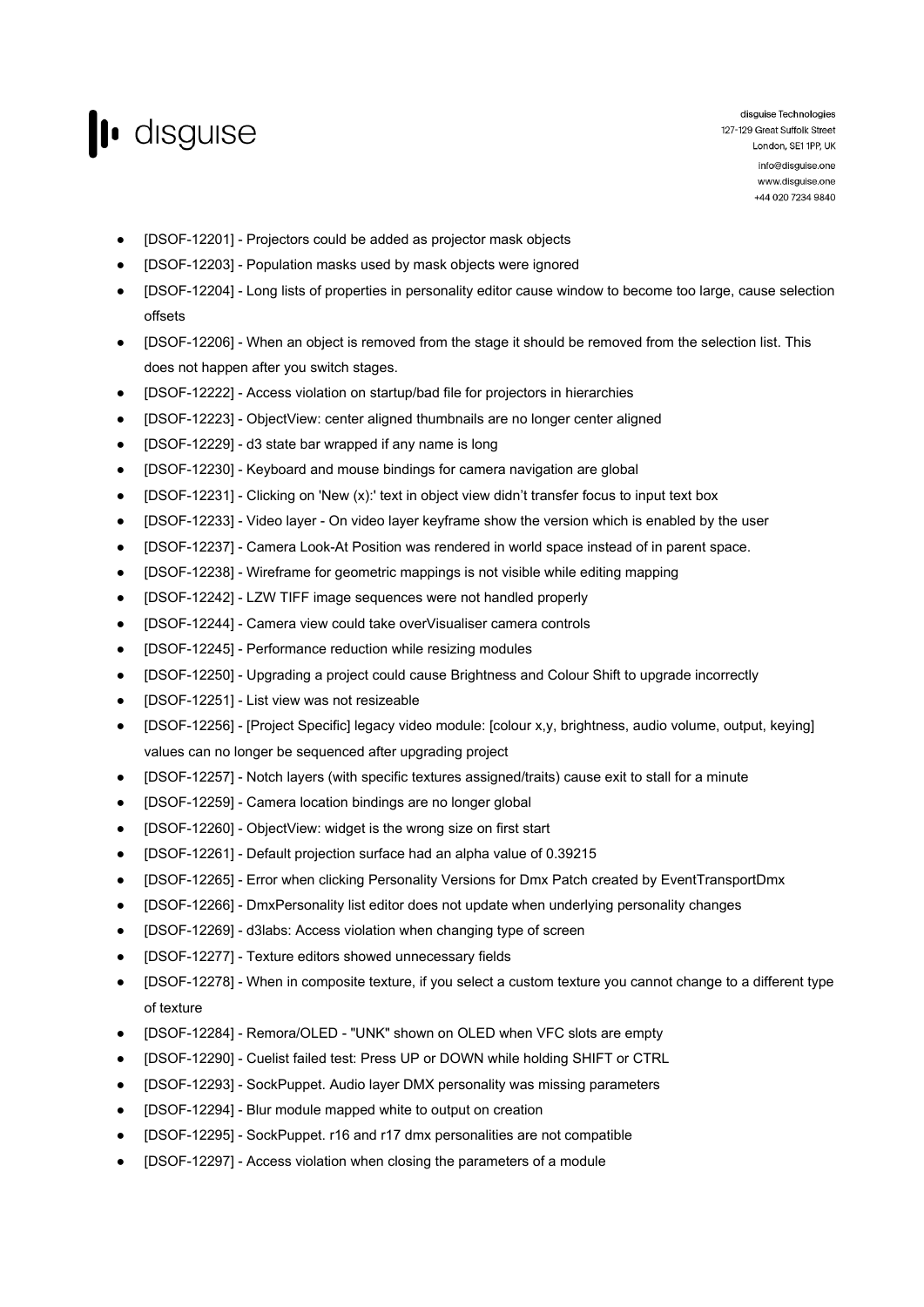

- [DSOF-12299] When piping multiple layers together. If the top layer is not as long as the ones below the arrow connects to thin air
- [DSOF-12302] Notifications thrown on patching Notch layer on OSC: "(5) Index out of bounds 0/0" and "(2) 'NoneType' object has no attribute 'fieldSequenceEditors'"
- [DSOF-12303] Multiple ACCESS\_VIOLATION: using web layer and Xfade
- [DSOF-12306] Projectors "Access Violation" shown when creating a new projector with the same name as an existing projector
- [DSOF-12308] Video layer blending within precomp looks different on different machines
- [DSOF-12311] Device recording could cause d3 to halt
- [DSOF-12314] Video: When you move the layer over the play head the frame does not update
- [DSOF-12315] Feed mapping editor cannot be zoomed out with right-click + drag
- [DSOF-12317] Brightness slider will stretch out of the boundaries if the value is higher than 1
- [DSOF-12323] Resolution representation of the feed is not updated, just after zoom in & out
- [DSOF-12325] LEDScreen: If the resolution is higher than 8192 X or Y the image was not rendered on feed preview.
- [DSOF-12326] Exporting notch layer personality sometimes failed
- [DSOF-12353] Access violation caused by changing Surface 1 type to LedScreen
- [DSOF-12359] FeedWarpEditor: keyboard shortcuts are broken
- [DSOF-12366] Prefetcher did not prefetch next keyframe while on a 'None' keyframe
- [DSOF-12372] No output on slave until layer is moved when using precomps in a d3Net session
- [DSOF-12379] F11 Camera Bookmark shortcuts for Goto [F11] and Store [Alt+F11] is unresponsive
- [DSOF-12384] Translate manipulator icon scales incorrectly on high-DPI screens
- [DSOF-12385] Unable to unlock camera bookmark
- [DSOF-12398] Patch assignments always showed data for Universe 1
- [DSOF-12423] When the projector and its "look at" object is multi selected with Translate manipulator, the "look at" object does not move with the projector
- [DSOF-12479] DMX SockPuppet Notch: Mode parameter did not appear in the personality
- [DSOF-12547] Projector feather expanded all black elements of projector view (including content)
- [DSOF-12548] Detailed exception information was not logged when an error occurred in AudioFilePlayerThread
- [DSOF-12559] Export d3 generated textures to /output/ instead of /outputs/
- [DSOF-12561] Cue list "list index out of range" notification shown when resizing cue list widget vertically (bottom to top)
- [DSOF-12562] DSE does not backfill shadows cast by other projectors
- [DSOF-12563] Cue list "need more than 1 value to unpack" notification was shown when searching cue list
- [DSOF-12564] LUT module: did not prefetch
- [DSOF-12567] Notch: List of layer sources did not update until layer editor was reopened
- [DSOF-12572] d3service reported wrong VFC DP slot numbers in some cases